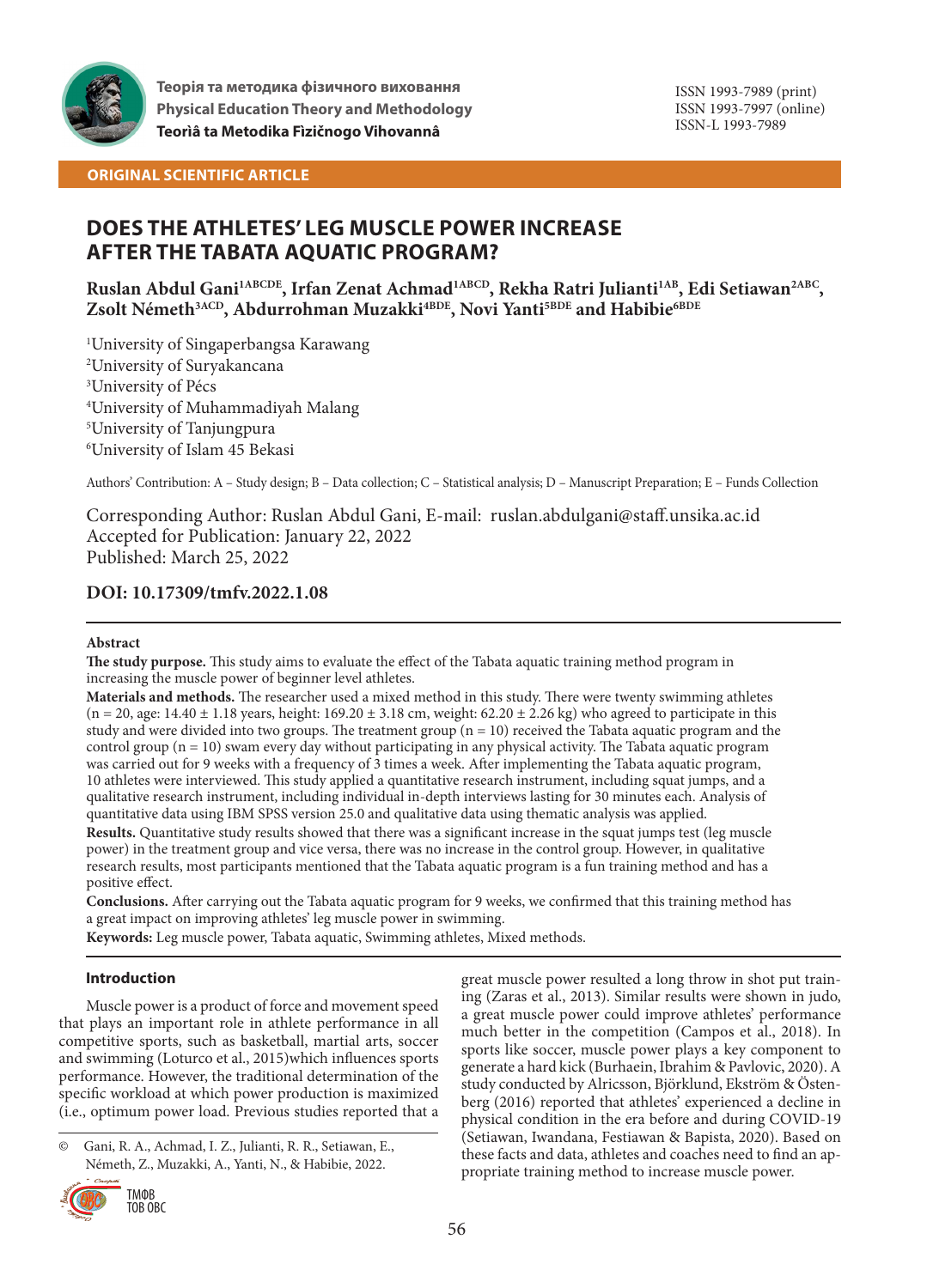Nowadays, Tabata training or known as high intensity interval training (HIIT) (Biddle & Batterham, 2015; Foster et al., 2015; Tabata, 2019; becomes popular in among athletes and coaches in several countries (Evangelista et al., 2017; Murawska-Cialowicz et al., 2020) obesity, type-2 diabetes. Tabata is a method that combines high-intensity exercise and rest (Joo, 201515.3 ± 1.2; the final bout, 18.6 ± 0.9; P< 0.001; Sumpena & Sidik, 2016). Tabata training works in 20 seconds intervals of high intensity exercise and 10 seconds for rest and repeated 8 times for a total of 4 minutes (Ekström, Ostenberg, Björklund & Alricsson, 2017). Previous studies reported that the Tabata training method had an effect on increasing muscle power (Gillen & Gibala, 2014). A recent study has proven that Tabata training method is effective for improving physical fitness in handball athletes (Setiawan et al., 2020) and martial arts (Patah et al., 2021). Another advantage of the Tabata training method that has been reported is the ability to increase V02max endurance (Greenlee et al., 2017) and reduce obesity rates (Burhaein et al., 2020). The effects of the Tabata training method have been reported internationally by researchers in various countries (Kong et al., 2016; Wewege et al., 2018; Torma et al., 2019). However, the analysis focused only on traditional Tabatabased training methods or often performed in closed or open spaces, while this research focuses more on evaluating Tabata aquatic which is a training or physical activity carried out in a water with or without music (Rýzková, Labudova, Grznar & Smida, 2018). The Tabata aquatic training method should be carried out twice a week and each exercise must reach an intensity load of 50-85% HRmax (Rebold, Kobak & Otterstetter, 2013). Previous studies have found that Tabata aquatic is effective in improving cardiorespiratory fitness (Mcdaniel et al., 2020). However, as far as we know this research is the first work that evaluate Tabata aquatic training method to increase the leg muscle power of swimming athletes. In addition, our study presents different method from previous studies, namely a mixed method in an effort to evaluate the effect of Tabata aquatic training method has based on a quantitative and qualitative perspective. This research has implications as a valuable information or reference for coaches, lecturers and athletes regarding the importance of using the Tabata aquatic training method and being a solution for trainers about methods that can be used during the COVID-19 pandemic. Therefore, this study aims to evaluate the effect of Tabata aquatic training method on improving athletes' leg muscle power.

## **Materials and Methods**

### *Participants*

This study used a mixed method, which is a type of research that combines quantitative (experimental) and qualitative (in-depth interviews) method. Based on data from previous studies, it shows that mixed method was effective for uncovering and overcoming a problem.

Participants was taken from 20 beginner level swimming athletes in Karawang Regency (age:  $14.40 \pm 1.18$ years, height: 169.20 ± 3.18 cm, weight: 62.20 ± 2.26 kg). Participants were divided into an treatment group (Tabata aquatic group,  $n = 10$ ), in which the training program was carried out in the water for 9 weeks and a control group  $(CG, n = 10)$ , in which the participants performed their daily swimming exercise routine or without followed any physical

exercise program for 9 weeks. Before starting this research, all participants were asked to write a statement letter about their willingness to participate in all activities in this study. This study was approved by the Indonesian National Sports Committee Karawang Regency (E-177/9/2021) and in accordance with the World Medical Association Code of Ethics (Helsinki Declaration for humans).

### *Instruments*

### *Quantitative Instruments*

In this mixed method study, the instrument for measuring the level of leg muscle power was squat jumps (SJ) (Alemdaroğlu, 2012). All participants work on SJ in twice trials and the best score was used for statistical analysis (García-Pinillos, Camara-Perez, Soto-Hermoso & Latorre-Roman 2017).

### *Qualitative Instruments*

Meanwhile, the qualitative instrument used in-depth interviews with participants with a duration of 30 minutes per person. Interviews were conducted directly and used Bahasa language.

#### *Study organization*

This mixed research was conducted from September until October 2021 in Karawang district (Indonesia). There were several meetings that had been held for quantitative research. The first meeting was conducted on September 15, 2021, with 20 participants involved in initial test activities (SJ) and swimming tests. The second meeting on September 8, 2021, the treatment group carried out the Tabata aquatic training program until the 21st meeting (22 October 2021). The 22nd meeting (24 October 2021), all participants carried out the final test activity, namely SJ. The Tabata aquatic training is held in the morning in the swimming pool located at Singaperbangsa University Karawang (Indonesia). This study strictly implement COVID-19 health protocol, for example, all participants and the research team were checked for body temperature and used hand sanitizer prior training. While, the qualitative research was carried out on 27 and 29 October 2021, the treatment group were interviewed for 30 minutes each and the interviews were conducted using Bahasa. The Tabata aquatic program is presented in Table 1.

|  |  |  |  |  |  | <b>Table 1.</b> Tabata aquatic program |  |  |  |
|--|--|--|--|--|--|----------------------------------------|--|--|--|
|--|--|--|--|--|--|----------------------------------------|--|--|--|

| <b>Training Unit</b><br>Components | <b>Exercise Activities</b>                                                                                                                                                                   | Duration         |  |
|------------------------------------|----------------------------------------------------------------------------------------------------------------------------------------------------------------------------------------------|------------------|--|
| Warm-up                            | Prestretch and cardiorespiratory<br>warm-up (e.g. Jogging).                                                                                                                                  | $10 \text{ min}$ |  |
| Focus on<br>practice               | Exercise is done at high intensity for<br>20 seconds for one form of exercise<br>and 10 seconds for rest.<br>Tabata aquatic program:<br>Squat jump, jumping jack, barrier<br>hop, high knee. | 4 min            |  |
| Cool-down                          | Cardiorespiratory cool down and the<br>poststretch.                                                                                                                                          | $10 \text{ min}$ |  |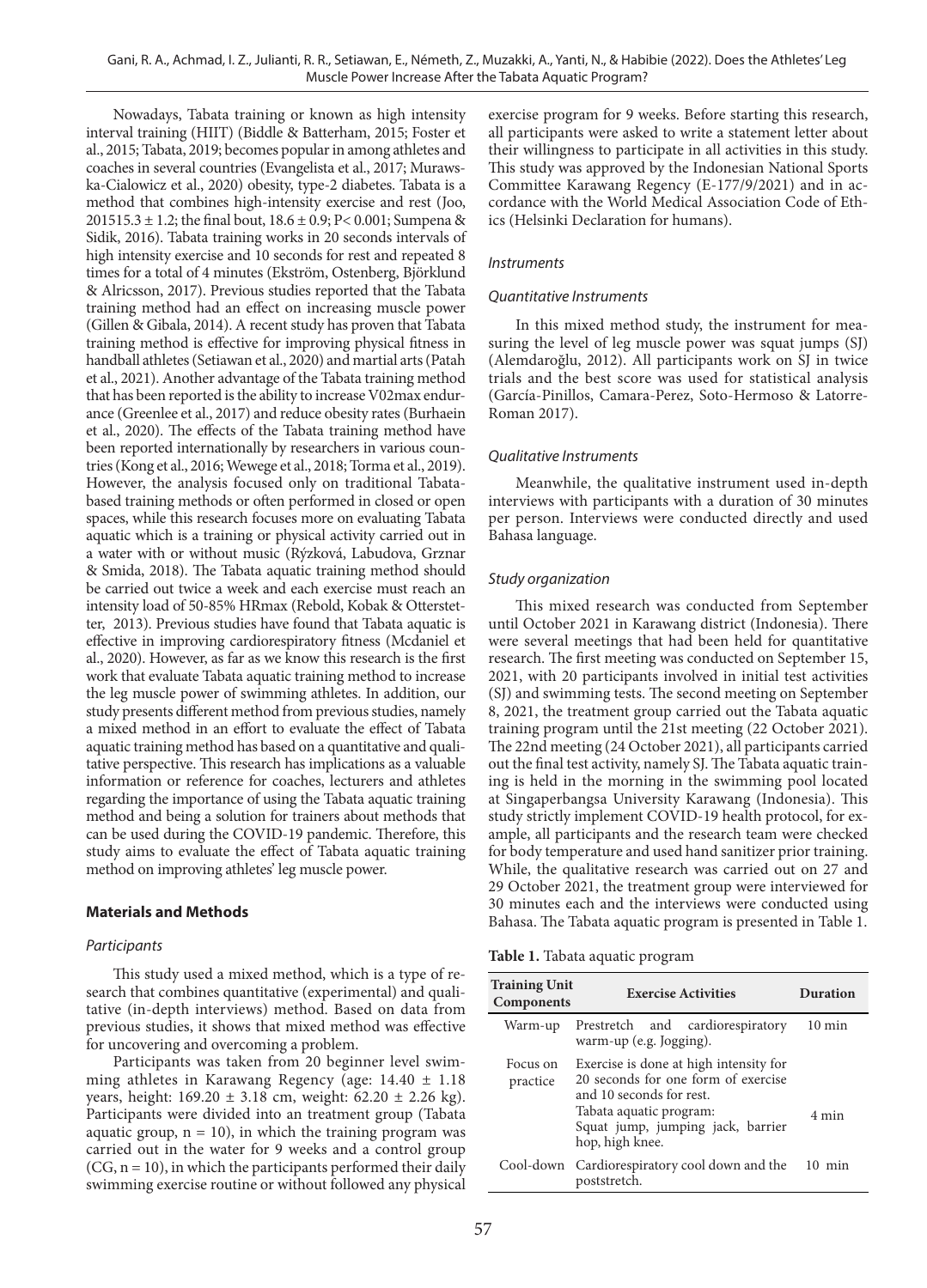#### *Statistical analysis*

#### *Quantitative analysis*

Normality and homogeneity testing used Shapiro-Wilk analysis and Levene Test ( $p > 0.05$ ). While the descriptive statistics  $(M \pm SD)$  and the difference in the pre-test and posttest SJ scores of the Tabata aquatic and control groups were tested using Independent Sample t-test analysis. The level applied in this study was  $p < 0.05$ , which means it is accepted as significant. The size of effect size was calculated as follows: small d: <0.5, medium d: 0.5-0.79 and large d: >0.85. All data were analyzed using the IBM SPSS tool (version 25.0).

#### *Qualitative analysis*

The qualitative analysis in this study was thematic, the results of in-depth interviews were coded and categorized into three themes (Ekström, Ostenberg, Björklund & Alricsson 2017), namely: theme 1: Tabata aquatic training experience, theme 2: benefits of training Tabata aquatic and theme 3: disadvantages of Tabata aquatic training.

### **Results**

The normality test results were normally distributed ( $p = 0.110 > 0.05$ ), similar with homogeneity test  $(p = 0.126 > 0.05)$ . In the pre-test and post-test of SJ, the Tabata aquatic group showed a significant increase ( $p = 0.002 < 0.05$ ), it was indicated by the size of effect  $(d = 0.76)$  (Table 2). Meanwhile, the control group showed that there was no improvement in SJ ( $p = 0.567 > 0.05$ ) and effect size ( $d = 0.00$ ).

The results of qualitative research through in-depth interviews with participants obtained the following results:

#### *Theme 1: Tabata Aquatic Training Experience*

Most of the participants mentioned that "the application of Tabata aquatic makes us feel satisfied and fun while doing leg muscle power training. In addition, we feel Tabata aquatic is the right method to increase leg muscle power during the current pandemic crisis."

While some of the participants stated that "Tabata aquatic provides a lot of training or movement experience for us and we also feel very enthusiastic in practicing because it is accompanied by music."

And the rest argued that "Tabatata aquatic training accompanied by music, so it cause us to not feel bored while doing the exercises. And we agreed to continue using Tabata aquatic to increase our muscle power, even though this research has been completed."

#### *Theme 2: Benefits of Tabata Aquatic Training*

Most of the participants expressed the opinion that "The benefits of applying the Tabata aquatic training method are it is easy to implement and fun."

While some argue that "Tabata aquatic increases the muscle mass of our leg, so our swimming speed becomes better."

Some argue that "The Tabata aquatic training method has a better efficiency rate than other types of training or this training can save more time."

#### *Theme 3: Disadvantages of Tabata Aquatic Training*

Most of the participants argued that "If physical fitness is not in good condition, Tabata aquatic will pose a risk of injury to the user."

Then some argue that "When going to do Tabata aquatic training it is better to do optimal warm-up, because highintensity training is possible to cause injury or leg cramps."

#### **Discussion**

The objective of this study was to evaluate the effect of the Tabata aquatic training method on increasing athlete's leg power. The main finding in our quantitative study showed that the Tabata aquatic (EG) training method which had been carried out for 9 weeks has a positive effect on increasing leg muscle power (7-10% muscle performance), thus increasing the speed in swimming athletes. The improvement in high muscle power occured because Tabata performed in water (aquatic) has a heavier load than Tabata performed on land, thus requiring the muscles to work more optimally (D'Acquisto et al., 2015). In addition, the form of exercise or movement used in the Tabata aquatic program is explosive with high intensity (80-90%) and it is the key to success in triggering an increase in the power aspect (Fajrin, Kusnanik & Wijono, 2018). Similarly, research by García-Pinillos et al. (2017) found that HIIT/Tabata training resulted in an increase in muscle performance (6-9%), sprint performance, speed swimming and cycling. Even, Herbert et al. (2017) reported that conducted Tabata for 6 weeks can increase the muscle power of master level athletes. On the other hand, the control group (CG) did not show a significant increase in leg muscle power.

While in qualitative research show that most athletes agreed that the Tabata aquatic method is a very fun and not boring exercise because it is accompanied by energetic music and of course this training has a positive effectiveness for improving the condition of leg muscle power possessed by swimming athletes. The results of this study are in line with

**Table 2.** Differences values in pre-test and post-SJ in the EG and CG groups

|                       | EG        |            |       |           | CG        |           |       |           |
|-----------------------|-----------|------------|-------|-----------|-----------|-----------|-------|-----------|
| Dependent<br>Variable | Pre-Test  | Post-Test  | p     | ES<br>(d) | Pre-Test  | Post-Test | p     | ES<br>(d) |
|                       | Mean(SD)  | Mean(SD)   |       |           | Mean(SD)  | Mean(SD)  |       |           |
| SJ                    | 42.0(9.3) | 52.8(11.4) | 0.002 | 0.76      | 35.2(4.1) | 34.4(3.9) | 0.567 | 0.011     |

SJ: Squat Jumps, SD: Standard Deviation, EG: Eksperimental Group, CG: Control Group, p: Signifikansi; ES (d): Effect Size (Cohen's d)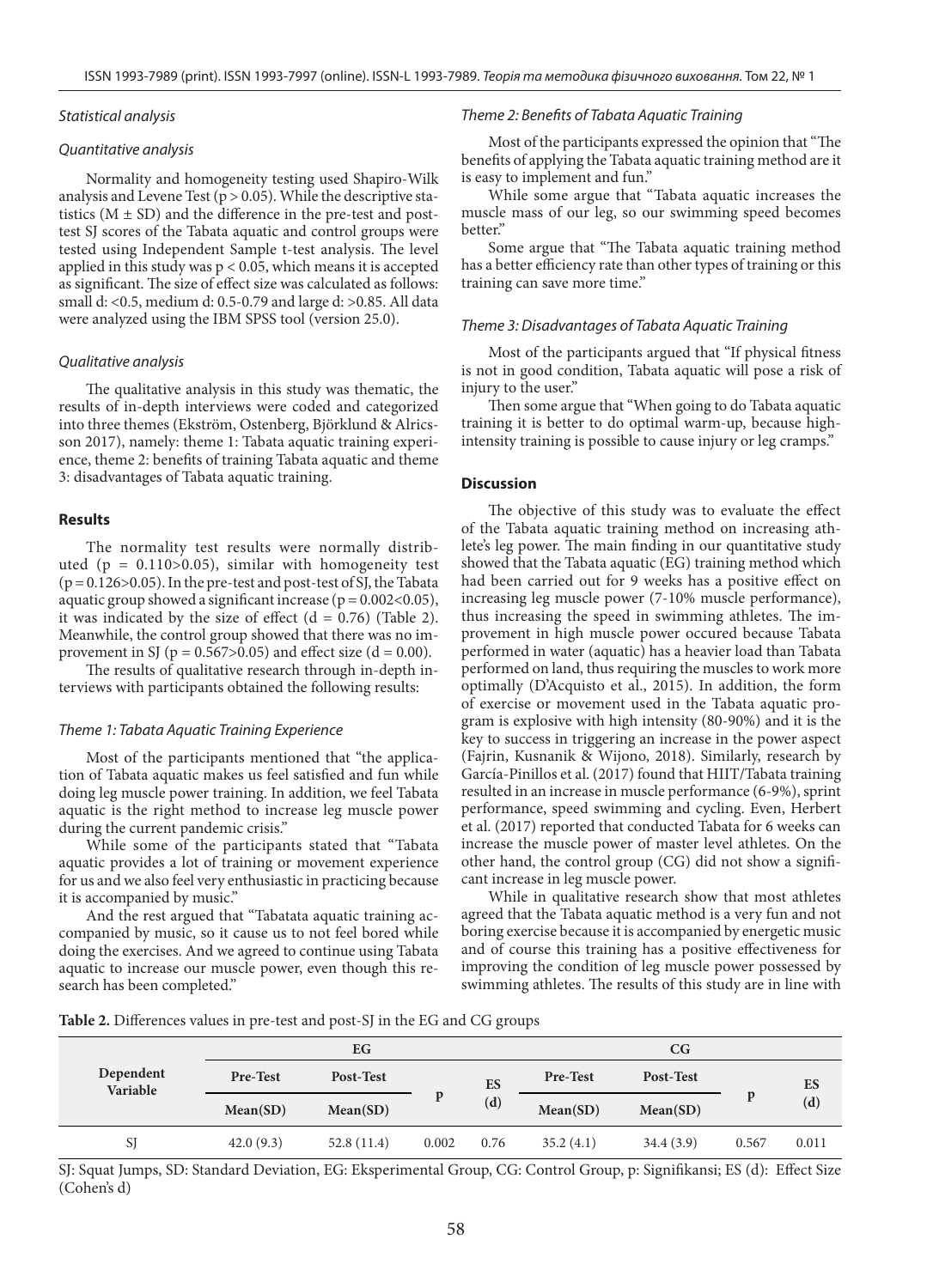previous studies (García-Pinillos et al., 2017). For example, an aquatic-based Tabata performed for 10 weeks was effective to improve the physical fitness of students (Rýzková et al., 2018).

In summary, our research has implications for providing alternative methods for swimming and other researcher could use this study as a reference for further research. In addition, according to the training effect size, Tabata aquatic has a moderate effect on increasing the leg muscle power of beginner level swimming athletes. Future studies are interesting to follow up, for example comparing the Tabata aquatic training method with Tabata that conducted on land.

## **Conclusions**

Based on the results and findings in this study, it can be concluded that the Tabata Aquatic training method program has been shown to have an effect on increasing leg muscle power. However, this study still has limitations, namely the limited number of participant and scope is relatively small, only from one sport. Therefore, it is suggested further studies need to be carried out with many athletes from other sports. This research has implications for being a solution for coaches to improve the physical condition of athletes during the COVID-19 pandemic crisis and provide information for lecturers, coaches, students or athletes about the importance of using the Tabata aquatic training method.

## **Acknowledgement**

We would like to express our gratitude to all parties, especially to the University of Singaperbangsa who has supported us in the journal preparation process.

## **Conflict of interest**

All researchers declare that there is no conflict of interest in this research.

## **References**

- Loturco, I., Nakamura, F. Y., Tricoli, V., Kobal, R., Abad, C. C. C., Kitamura, K., Ugrinowitsch, C., Gil, S., Pereira, L. A., & González-Badillo, J. J. (2015). Determining the optimum power load in jump squat using the mean propulsive velocity. *PLoS ONE, 10*(10), 1-12. https://doi.org/10.1371/journal.pone.0140102
- Zaras, N., Spengos, K., Methenitis, S., Papadopoulos, C., Karampatsos, G., Georgiadis, G., Stasinaki, A., Manta, P., & Terzis, G. (2013). Effects of strength vs. Ballistic-power training on throwing performance. *Journal of Sports Science and Medicine, 12*(1), 130-137. http://www.jssm.org
- Campos, B. T., Cabido, C. E. T., Soares, Y. M., Pedrosa, G. F., Mendes, T. T., & de Almeida, R. S. V. (2018). Exercício preparatório de força isométrico aumenta o desempenho de potência muscular de judocas. *Journal of Physical Education (Maringa), 29*(1), 1-8. https://doi.org/10.4025/jphyseduc.v29i1.2910
- Burhaein, E., Ibrahim, B. K., & Pavlovic, R. (2020). The relationship of limb muscle power, balance, and coordination with instep shooting ability: A correlation

study in under-18 football athletes. *International Journal of Human Movement and Sports Sciences, 8*(5), 265-270. https://doi.org/10.13189/saj.2020.080515

- Alricsson, M., Björklund, G., Ekström, A., & Hafsteinsson Östenberg, A. (2016). Introducing Tabata intervals and stability exercises in school children by a school-based study. *European Journal of Public Health, 26*(suppl\_1). https://doi.org/10.1093/eurpub/ckw174.222
- Setiawan, E., Iwandana, D. T., Festiawan, R., & Bapista, C. (2020). Improving handball athletes' physical fitness components through Tabata training during the outbreak of COVID-19. *Jurnal SPORTIF, 6*(2), 375-389. https://doi.org/10.29407/js\_unpgri.v6i2.14347
- Biddle, S. J. H., & Batterham, A. M. (2015). High-intensity interval exercise training for public health: A big HIT or shall we HIT it on the head? *International Journal of Behavioral Nutrition and Physical Activity, 12*(1), 1-8. https://doi.org/10.1186/s12966-015-0254-9
- Foster, C., Farland, C. V, Guidotti, F., Harbin, M., Roberts, B., Tuuri, A., Doberstein, S. T., & Porcari, J. P. (2015). The Effects of High Intensity Interval Training vs Steady State Training on Aerobic and Anaerobic Capacity. *Journal of Sports Science and Medicine, 14*(August), 747-755.
- Tabata, I. (2019). Tabata training: one of the most energetically effective high-intensity intermittent training methods. *Journal of Physiological Sciences, 69*(4), 559-572. https://doi.org/10.1007/s12576-019-00676-7
- Evangelista, A. L., Evangelista, R. A. G. d. T., Rica, R. L., Machado, A. F., Miranda, J. M. Q., Teixeira, C. V. L. S., Lopes, C. R., & Bocalini, D. S. (2017). Effects of highintensity calisthenic training on mood and affective responses. *Journal of Exercise Physiology Online, 20*(6), 15-23. https://www.asep.org/resources/jep-online/
- Murawska-Cialowicz, E., Wolanski, P., Zuwala-Jagiello, J., Feito, Y., Petr, M., Kokstejn, J., Stastny, P., & Goliński, D. (2020). Effect of hiit with tabata protocol on serum irisin, physical performance, and body composition in men. *International Journal of Environmental Research and Public Health, 17*(10), 1-15. https://doi.org/10.3390/ijerph17103589
- Joo, C. H. (2015). Development of a non-damaging highintensity intermittent running protocol. *Journal of Exercise Rehabilitation, 11*(2), 112-118. https://doi.org/10.12965/jer.15195
- Sumpena, A., & Sidik, D. (2016). The Impact of Tabata Protocol to Increase the Anaerobic and Aerobic Capacity. *Journal of Physics: Conference Series, 755*(1). https://doi.org/10.1088/1742-6596/755/1/011001
- Ekström, A., Östenberg, A. H., Björklund, G., & Alricsson, M. (2017). The effects of introducing Tabata interval training and stability exercises to school children as a schoolbased intervention program. *International Journal of Adolescent Medicine and Health, 31*(4), 1-11. https://doi.org/10.1515/ijamh-2017-0043
- Gillen, J. B., & Gibala, M. J. (2014). Is high-intensity interval training a time-efficient exercise strategy to improve health and fitness? *Applied Physiology, Nutrition and Metabolism, 39*(March), 409-412. https://doi.org/10.1139/apnm-2013-0187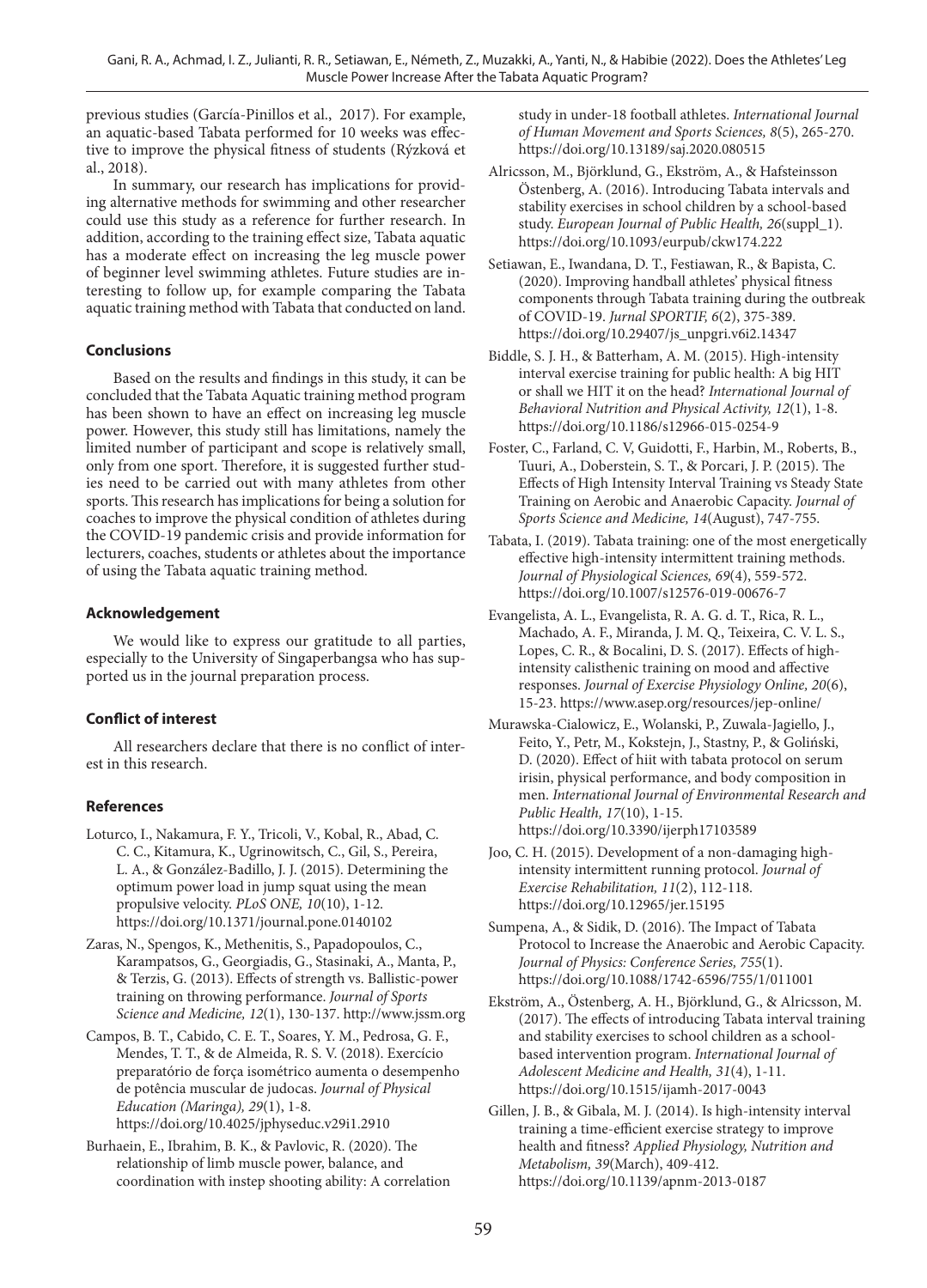Patah, I. A., Jumareng, H., Setiawan, E., Aryani, M., & Gani, R. A. (2021). The importance of physical fitness for pencak silat athletes : Home-based weight training tabata and circuit can it work ? *Journal Sport, 6*(1), 86-97. https://doi.org/10.25299/sportarea.2021.vol6(1).6172

Greenlee, T., A., Greene, D., Ward, N., Reeser, G., Allen, C., Baumgartner, N., Cohen, N., Kramer, A., Hillman, C., & Barbey, A. (2017). Effectiveness Of A 16-Week High-Intensity Cardioresistance Training Program In Adults. *The Journal of Strength and Conditioning Research, 31*(9), 2528-2541.

https://doi.org/10.1519/JSC.0000000000001976

- Kong, Z., Sun, S., Liu, M., & Shi, Q. (2016). Short-Term High-Intensity Interval Training on Body Composition and Blood Glucose in Overweight and Obese Young Women. *Journal of Diabetes Research,* 4073618, 10-12. https://doi.org/10.1155/2016/4073618
- Wewege, M. A., Ahn, D., Yu, J., Liou, K., & Keech, A. (2018). High-Intensity Interval Training for Patients With Cardiovascular Disease – Is It Safe? A Systematic Review. Journal of the American Heart Association, 7(21), 1-19. https://doi.org/10.1161/JAHA.118.009305
- Torma, F., Gombos, Z., Jokai, M., Takeda, M., Mimura, T., & Radak, Z. (2019). High intensity interval training and molecular adaptive response of skeletal muscle. *Sports Medicine and Health Science, 1*(1), 24-32. https://doi.org/10.1016/j.smhs.2019.08.003
- Rýzková, E. V. A., Labudová, J., Grznár, Ľ., & Šmída, M. (2018). Original Article Effects of aquafitness with high intensity interval training on physical fitness. *Journal of Physical Education and Sport, 18*(1), 373-381. https://doi.org/10.7752/jpes.2018.s151
- Rebold, M. J., Kobak, M. S., & Otterstetter, R. (2013). The influence of a Tabata interval training program using an aquatic underwater treadmill on various performance

variables. *Journal of Strength and Conditioning Research, 27*(12), 3419-3425. https://doi.org/10.1519/JSC.0b013e3182908a09

- Mcdaniel, B. B., Naquin, M. R., Sirikul, B., & Kraemer, R. R. (2020). Five Weeks of Aquatic-Calisthenic High Intensity Interval Training Improves Cardiorespiratory Fitness and Body Composition in Sedentary Young Adults. *Journal of Sports Science and Medicine, 19*(1), 187-194. https://doi.org/10.1249/01.mss.0000563036.95297.1d
- Alemdaroğlu, U. (2012). The Relationship Between Muscle Strength, Anaerobic Performance, Agility, Sprint Ability and Vertical Jump Performance in Professional Basketball Players. J*ournal of Human Kinetics, 31*(March), 99-106. https://doi.org/10.2478/v10078-012-0016-6
- García-Pinillos, F., Cámara-Pérez, J. C., Hermoso, V. M., & Latorre-Román, P. Á. (2017). A High Intensity Interval Training (HIIT)-Based Running Plan Improves Athletic Performance by Improving Muscle Power. *Journal of Strength and Conditioning Research, 31*(1), 146-153. https://doi.org/10.1519/JSC.0000000000001473
- D'Acquisto, L. J., Miller, L. J., D'Acquisto, D. M., Roemer, K., & Fisher, M. G. (2015). Physiological and Psychophysical Aspects of Shallow Water Exercise. *International Journal of Aquatic Research and Education, 9*(3). https://doi.org/10.25035/ijare.09.03.05
- Fajrin, F., Kusnanik, N. W., & Wijono. (2018). Effects of High Intensity Interval Training on Increasing Explosive Power, Speed, and Agility. *Journal of Physics: Conference Series,* 947, 012045. https://doi.org/10.1088/1742-6596/947/1/012045
- Herbert, P., Hayes, L., Sculthorpe, N., & Grace, F. (2017). HIIT produces increases in muscle power and free testosterone in male masters athletes. *Endoc Rine Connec Tions, 6*(7), 430-436. https://doi.org/10.1530/EC-17-0159

# **ЧИ ЗБІЛЬШУЄТЬСЯ СИЛА М'ЯЗІВ НІГ СПОРТСМЕНІВ ПІСЛЯ ЗАСТОСУВАННЯ ВОДНОЇ ПРОГРАМИ ТАБАТА?**

Руслан Абдул Гані<sup>1АВСDE</sup>, Ірфан Зенат Ахмад<sup>1АВСD</sup>, Рекха Ратрі Джуліанті<sup>1АВ</sup>, **Еді Сетіаван2ABC, Жолт Немет3ACD, Абдуррохман Музаккі4BDE, Нові Янті5BDE, Хабібі6BDE**

 Університет Сінгапербангса Караванг Університет Сур'яканчани Печський університет Університет Мухаммадії Маланга Університет Танджунгпура Ісламський університет 45 Бекасі

Авторський вклад: A – дизайн дослідження; B – збір даних; C – статаналіз; D – підготовка рукопису; E – збір коштів Реферат. Стаття: 6 с., 2 табл., 28 джерел.

**Мета дослідження** – оцінити вплив програми водних тренувань Табата на збільшення м'язової сили спортсменів-початківців.

**Матеріали і методи.** У даному дослідженні використано змішаний метод. Двадцять спортсменів-плавців (n = 20, вік: 14,40 ± 1,18 років, зріст: 169,20 ± 3,18 см, маса тіла: